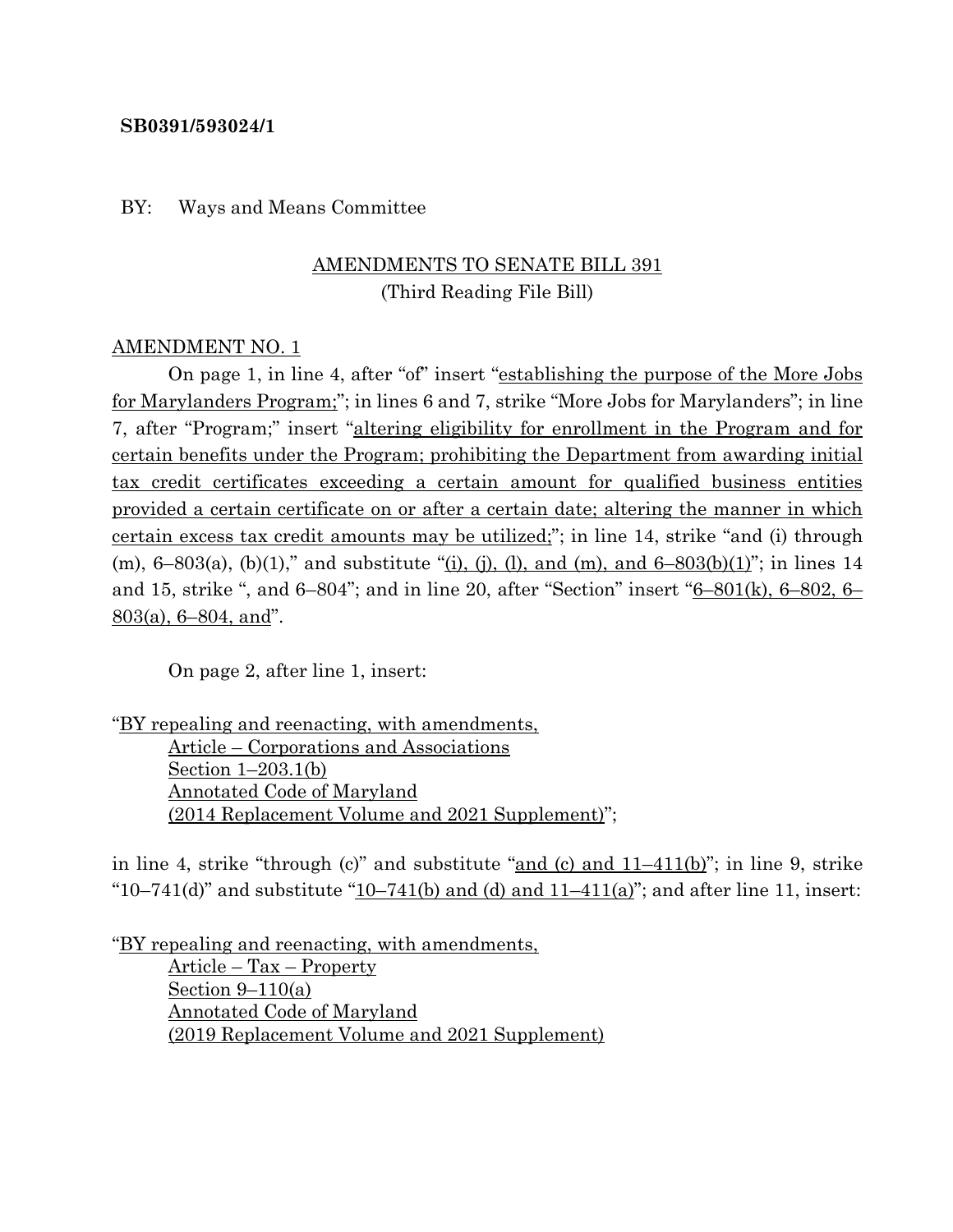### **SB0391/593024/01 Ways and Means Committee Amendments to SB 391 Page 2 of 9**

BY repealing and reenacting, without amendments,

Article – Tax – Property Section 9–110(b) Annotated Code of Maryland (2019 Replacement Volume and 2021 Supplement)".

### AMENDMENT NO. 2

On page 3, in line 19, after "means" insert "**:**

### **(I) IF THE POSITION IS FILLED BEFORE OCTOBER 1, 2022,**";

in lines 20, 21, 26, 27, and 28, strike "(i)", "(ii)", "(iii)", "(iv)", and "(v)", respectively, and substitute "**1.**", "**2.**", "**3.**", "**4.**", and "**5.**", respectively; in line 21, strike "2" and substitute "**B**"; in lines 21 and 24, strike "1." and "2.", respectively, and substitute "**A.**" and "**B.**", respectively; and in line 28, after "filled" insert "**; OR**

### **(II) IF THE POSITION IS FILLED ON OR AFTER OCTOBER 1, 2022, A POSITION THAT:**

### **1. IS FULL–TIME AND OF INDEFINITE DURATION;**

**2. A. EXCEPT AS PROVIDED IN ITEM B OF THIS ITEM, FOR A POSITION IN A FACILITY THAT IS LOCATED IN AN OPPORTUNITY ZONE, PAYS AN AVERAGE ANNUAL SALARY THAT EXCEEDS \$50,000; OR**

## **B. FOR A POSITION IN A FACILITY OF A BUSINESS ENTITY DESCRIBED UNDER SUBSECTION (C)(1)(I) OF THIS SECTION, PAYS AT LEAST 150% OF THE STATE MINIMUM WAGE;**

### **3. PROVIDES CAREER ADVANCEMENT TRAINING;**

### **4. AFFORDS THE EMPLOYEE THE RIGHT TO COLLECTIVELY BARGAIN FOR WAGES AND BENEFITS;**

**5. PROVIDES PAID LEAVE;**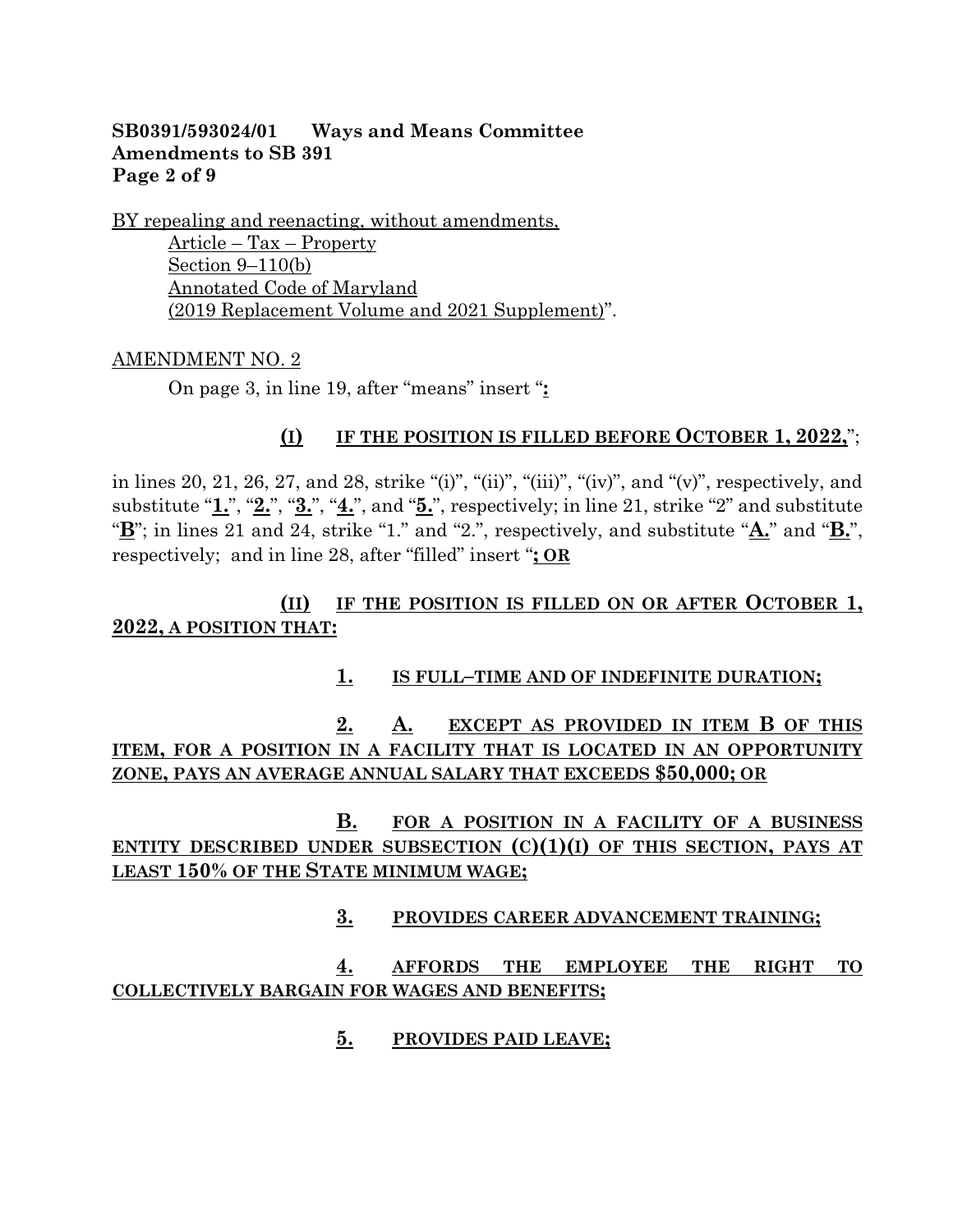**SB0391/593024/01 Ways and Means Committee Amendments to SB 391 Page 3 of 9**

### **6. IS CONSIDERED COVERED EMPLOYMENT FOR PURPOSES OF UNEMPLOYMENT INSURANCE BENEFITS IN ACCORDANCE WITH TITLE 8 OF THE LABOR AND EMPLOYMENT ARTICLE;**

**7. ENTITLES THE EMPLOYEE TO WORKERS' COMPENSATION BENEFITS IN ACCORDANCE WITH TITLE 9 OF THE LABOR AND EMPLOYMENT ARTICLE;**

### **8. OFFERS EMPLOYER–PROVIDED HEALTH INSURANCE BENEFITS WITH MONTHLY PREMIUMS THAT DO NOT EXCEED 8.5% OF THE EMPLOYEE'S NET MONTHLY EARNINGS;**

- **9. OFFERS RETIREMENT BENEFITS;**
- **10. IS LOCATED IN A FACILITY;**

### **11. IS NEWLY CREATED AT A SINGLE FACILITY IN THE**

**STATE; AND**

**12. IS FILLED**".

On page 4, after line 17, insert:

"6–802.

**(A)** There is a More Jobs for Marylanders Program in the Department.

#### **(B) THE PURPOSE OF THE PROGRAM TO:**

## **(1) INCENTIVIZE THE CREATION OF NEW MANUFACTURING JOBS IN THE STATE; AND**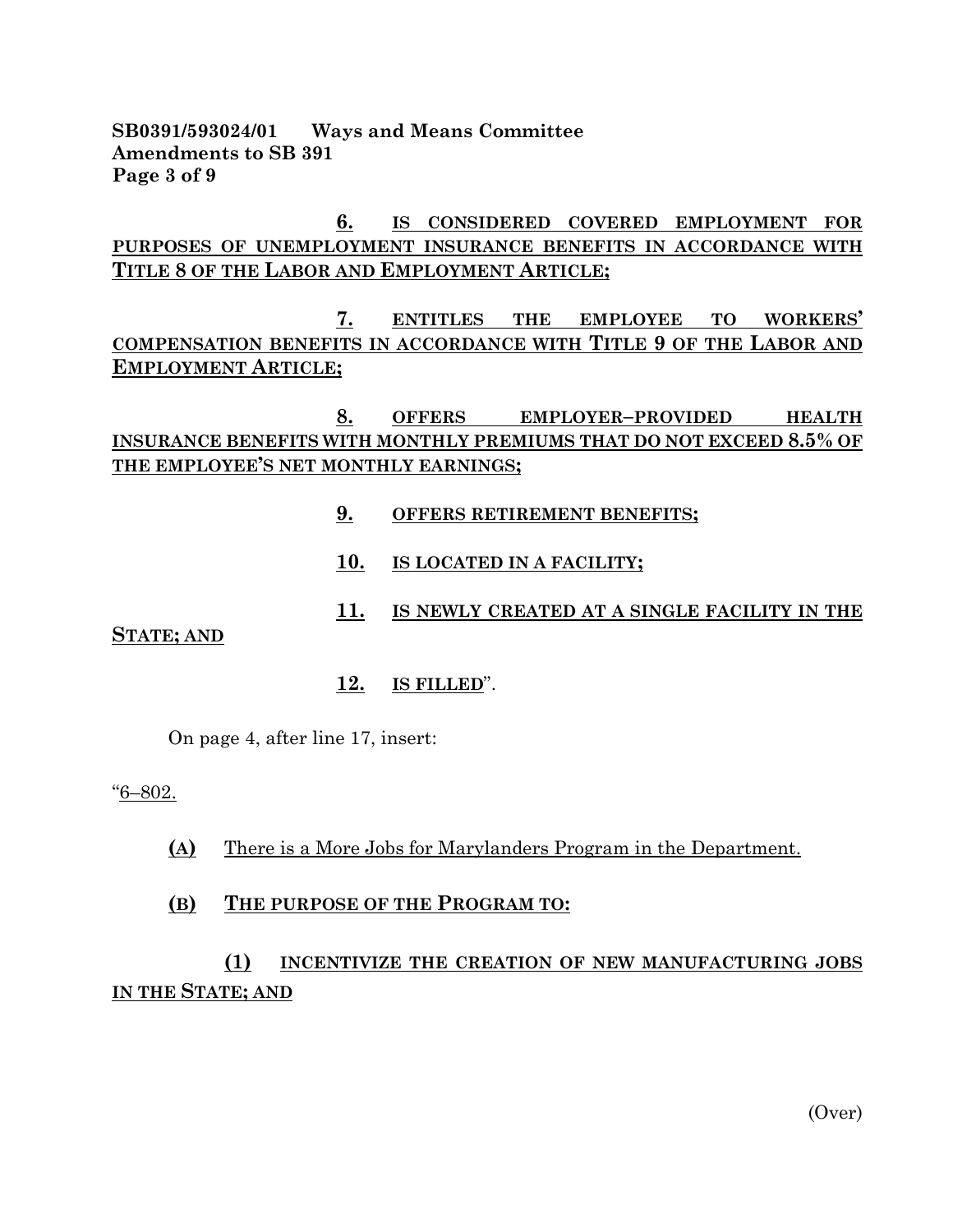### **SB0391/593024/01 Ways and Means Committee Amendments to SB 391 Page 4 of 9**

## **(2) ATTRACT NEW BUSINESSES TO AND ENCOURAGE THE EXPANSION OF EXISTING BUSINESSES WITHIN OPPORTUNITY ZONES.**";

in lines 21 and 23, in each instance, after "intends" insert "**:**

## **(I) WITH RESPECT TO NOTICE PROVIDED UNDER THIS SECTION TO THE DEPARTMENT BEFORE JUNE 1, 2022,**";

in line 22, after "or" insert:

# "**(II) WITH RESPECT TO NOTICE PROVIDED UNDER THIS SECTION TO THE DEPARTMENT ON OR AFTER JUNE 1, 2022, TO CREATE AT LEAST 10 QUALIFIED POSITIONS AT THE PROJECT LOCATION; OR**";

and in line 24, after "location" insert "**; OR**

# **(II) WITH RESPECT TO NOTICE PROVIDED UNDER THIS SECTION TO THE DEPARTMENT ON OR AFTER JUNE 1, 2022, TO CREATE AT LEAST 20 QUALIFIED POSITIONS AT THE PROJECT LOCATION**".

On page 5, in line 9, strike "The" and substitute "**(1) EXCEPT AS PROVIDED IN PARAGRAPH (2) OF THIS SUBSECTION, THE**"; after line 10, insert:

"**(2) IN THE CASE OF A QUALIFIED BUSINESS ENTITY THAT IS LOCATED IN A TIER II AREA AND IS PROVIDED A CERTIFICATE UNDER § 6–805 OF THIS SUBTITLE ON OR AFTER JUNE 1, 2022, THE PROGRAM BENEFITS AUTHORIZED UNDER THIS SECTION MAY BE CLAIMED BY THE QUALIFIED BUSINESS ENTITY FOR UP TO 5 CONSECUTIVE BENEFIT YEARS.**";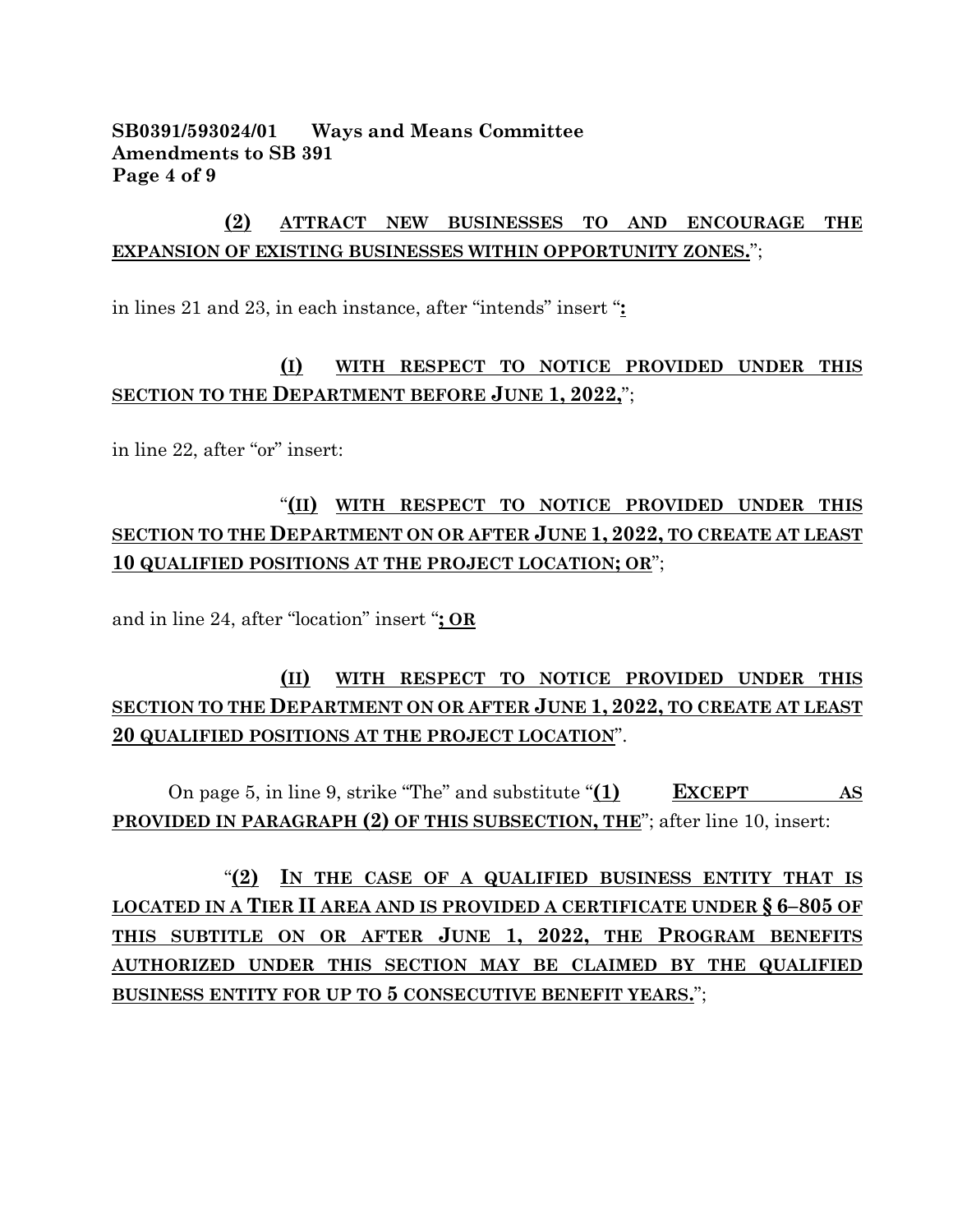### **SB0391/593024/01 Ways and Means Committee Amendments to SB 391 Page 5 of 9**

in line 12, after "area" insert "**THAT IS PROVIDED A CERTIFICATE UNDER § 6–805 OF THIS SUBTITLE BEFORE JUNE 1, 2022**"; and in line 22, after "section," insert "**A NEW BUSINESS ENTITY NOT DESCRIBED UNDER ITEM (1) OF THIS SUBSECTION OR**".

On page 6, in line 13, strike "**2027**" and substitute "**2024**"; and after line 13, insert:

### "**Article – Corporations and Associations**

1–203.1.

(b) A qualified business entity that is a new business entity in a Tier I area, as defined under the More Jobs for Marylanders Program established under Title 6, Subtitle 8 of the Economic Development Article, is not subject to the fees enumerated in § 1–203 of this subtitle **IF THE QUALIFIED BUSINESS ENTITY RECEIVED A CERTIFICATE UNDER § 6–805 OF THE ECONOMIC DEVELOPMENT ARTICLE BEFORE JUNE 1, 2022**.

### **Article – Tax – General**

11–411.

(a) (1) In this section the following words have the meanings indicated.

(2) "Business entity" has the meaning stated in § 6–801 of the Economic Development Article.

(3) "Department" means the Department of Commerce.

(4) "Eligible project" has the meaning stated in § 6–801 of the Economic Development Article.

(Over)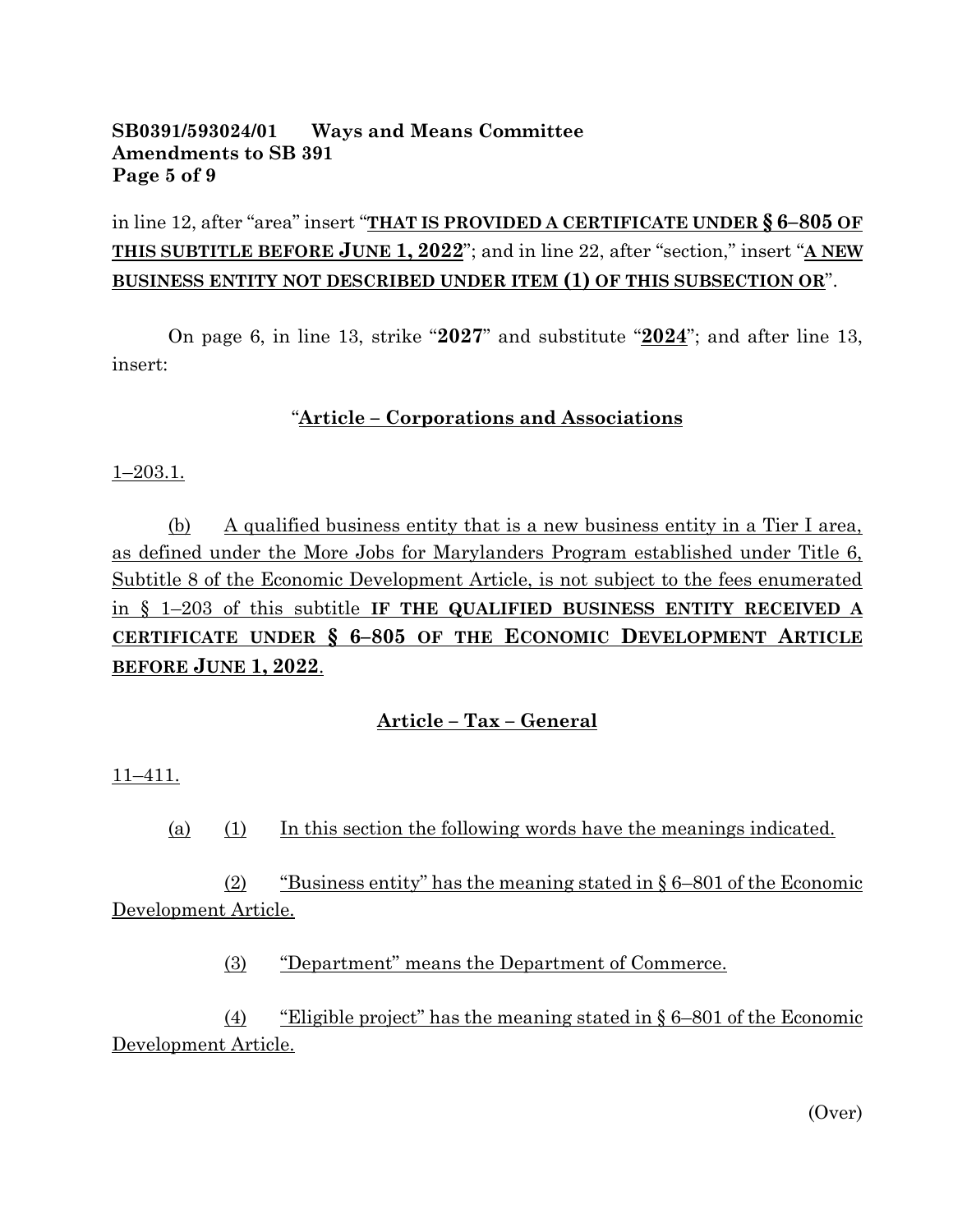### **SB0391/593024/01 Ways and Means Committee Amendments to SB 391 Page 6 of 9**

(5) "New business entity" has the meaning stated in § 6–801 of the Economic Development Article.

(6) "Program" means the More Jobs for Marylanders Program established under Title 6, Subtitle 8 of the Economic Development Article.

(7) "Qualified business entity" means a new business entity operating an eligible project under Title 6, Subtitle 8 of the Economic Development Article **IF THE BUSINESS ENTITY RECEIVED A CERTIFICATE UNDER § 6–805 OF THE ECONOMIC DEVELOPMENT ARTICLE BEFORE JUNE 1, 2022**.

(8) "Qualified personal property or services" means personal property or services purchased for use at an eligible project by a qualified business entity that is enrolled in the Program.

(9) "Reserve Fund" means the More Jobs for Marylanders Sales and Use Tax Refund Reserve Fund established under this section.

(b) Except as provided in § 6–805(b) of the Economic Development Article and subject to subsection (c) of this section, a qualified business entity is entitled to a refund for the amount of sales and use tax paid by the qualified business entity during the immediately preceding calendar year for a sale of qualified personal property or services made on or after January 1, 2018, if the qualified personal property or services are purchased by the qualified business entity solely for use at an eligible project while the project is enrolled in the Program.

SECTION 2. AND BE IT FURTHER ENACTED, That the Laws of Maryland read as follows:".

On page 7, strike beginning with "the" in line 12 down through "title;" in line 13 and substitute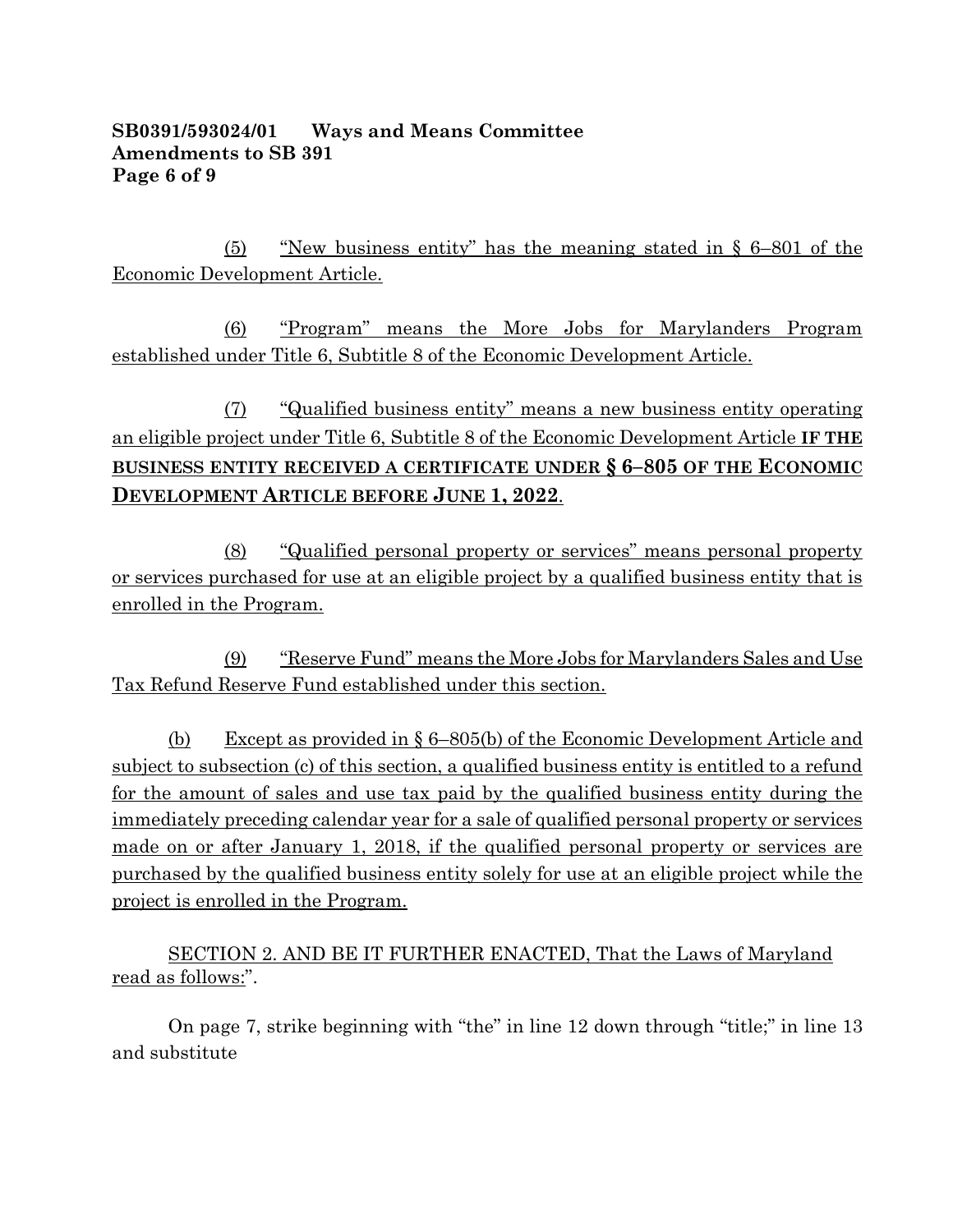### **SB0391/593024/01 Ways and Means Committee Amendments to SB 391 Page 7 of 9**

# "**1. IF THE QUALIFIED BUSINESS ENTITY RECEIVED A CERTIFICATE UNDER § 6–805 OF THE ECONOMIC DEVELOPMENT ARTICLE BEFORE JUNE 1, 2022, 5.75%; OR**

## **2. IF THE QUALIFIED BUSINESS ENTITY RECEIVED A CERTIFICATE UNDER § 6–805 OF THE ECONOMIC DEVELOPMENT ARTICLE ON OR AFTER JUNE 1, 2022, 4.75%**".

On page 8, in line 11, after "than" insert "**:**

# **A. WITH RESPECT TO QUALIFIED BUSINESS ENTITIES PROVIDED A CERTIFICATE UNDER § 6–805 OF THE ECONOMIC DEVELOPMENT ARTICLE BEFORE JUNE 1, 2022,**";

in the same line, after "year" insert "**; AND**

# **B. WITH RESPECT TO QUALIFIED BUSINESS ENTITIES PROVIDED A CERTIFICATE UNDER § 6–805 OF THE ECONOMIC DEVELOPMENT ARTICLE ON OR AFTER JUNE 1, 2022, \$5,000,000 IN A FISCAL YEAR**";

and in line 15, strike "and may be issued under initial tax credit certificates for the next fiscal year".

On page 9, after line 13, insert:

"SECTION 3. AND BE IT FURTHER ENACTED, That the Laws of Maryland read as follows:

## **Article – Tax – Property**

9–110.

(Over)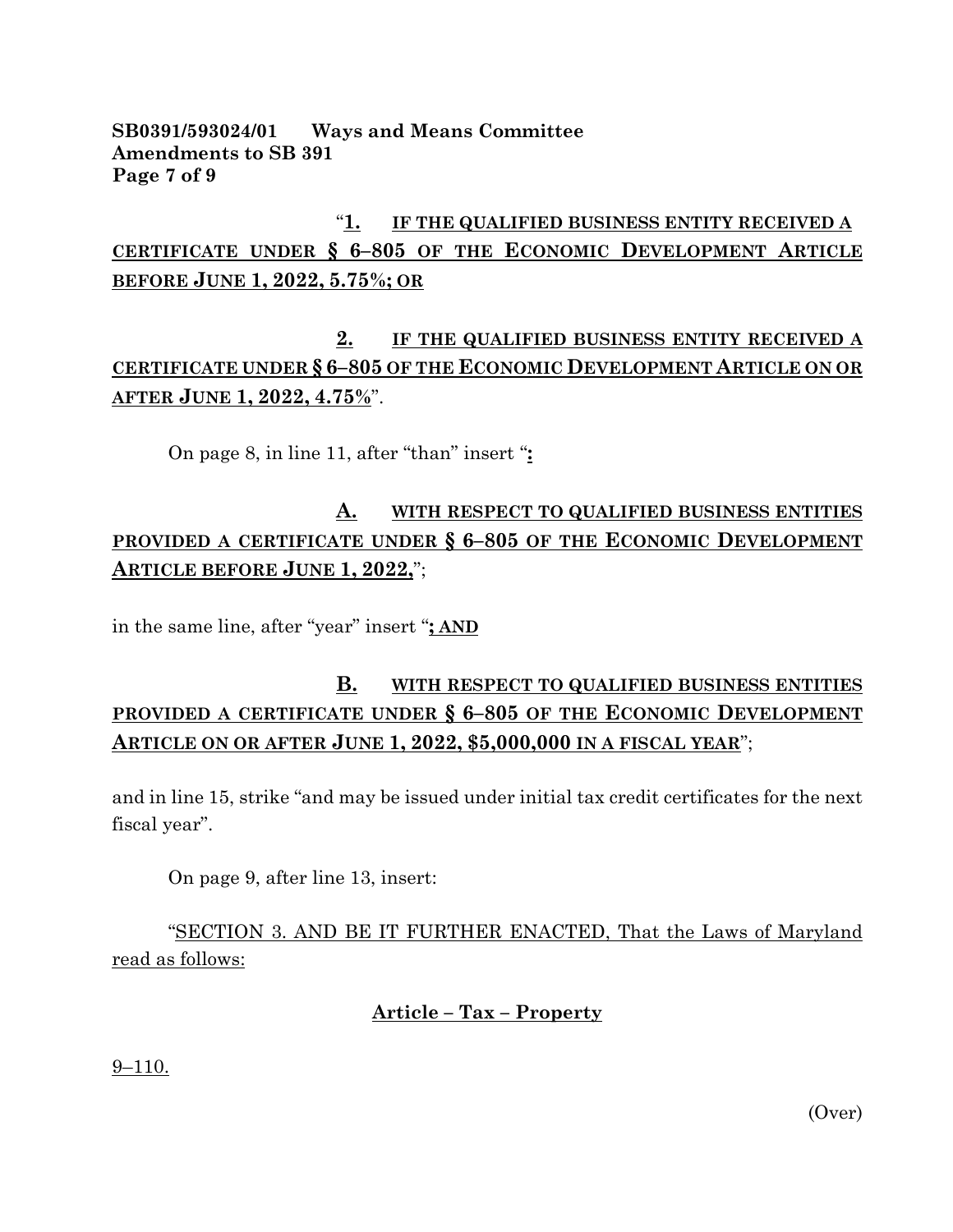### **SB0391/593024/01 Ways and Means Committee Amendments to SB 391 Page 8 of 9**

(a) (1) In this section the following words have the meanings indicated.

(2) "Business entity" has the meaning stated in § 6–801 of the Economic Development Article.

(3) "Eligible project" has the meaning stated in § 6–801 of the Economic Development Article.

(4) "New business entity" has the meaning stated in § 6–801 of the Economic Development Article.

(5) "Qualified business entity" means a new business entity operating an eligible project in a Tier I area, as defined under § 6–801 of the Economic Development Article**, IF THE BUSINESS ENTITY RECEIVED A CERTIFICATE UNDER § 6–805 OF THE ECONOMIC DEVELOPMENT ARTICLE BEFORE JUNE 1, 2022**.

(6) "Qualified position" has the meaning stated in § 6–801 of the Economic Development Article.

(7) "Qualified property" means real property where an eligible project is located.

(b) (1) There is a credit against the State property tax under this section imposed on real property owned by a qualified business entity enrolled in the More Jobs for Marylanders Program established under Title 6, Subtitle 8 of the Economic Development Article.

SECTION 4. AND BE IT FURTHER ENACTED, That:

(a) Section 2 of this Act shall be applicable to all taxable years beginning after December 31, 2021.